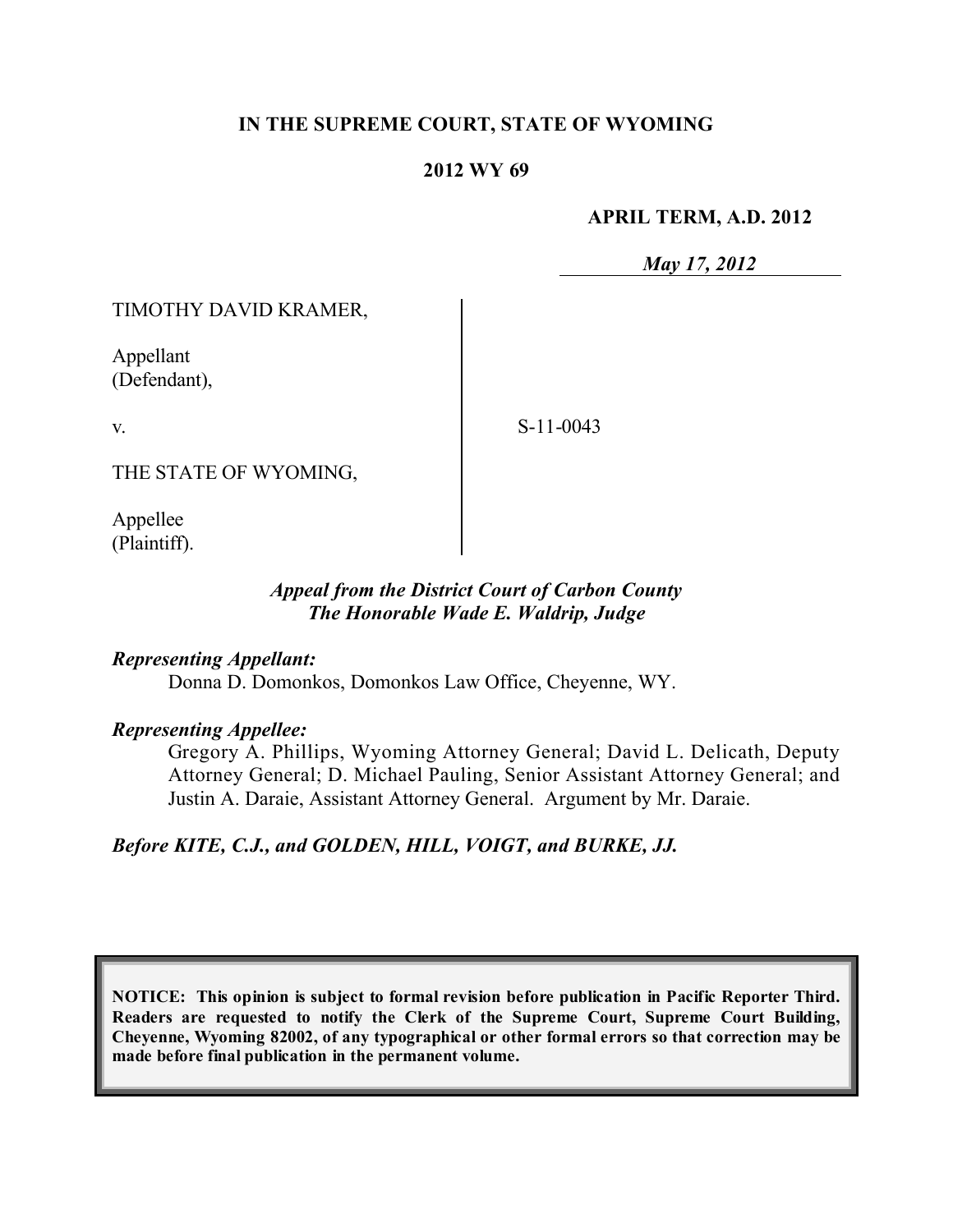**HILL,** Justice.

[¶1] Timothy David Kramer was convicted of attempted first-degree murder and complains on appeal that the jury was improperly instructed, that he received ineffective assistance of counsel, and that a witness improperly testified by video conference. We affirm.

### **ISSUES**

[¶2] Kramer lists three issues for our consideration:

- 1. The jury was not properly instructed on the elements of first-degree murder as the instructions did not state the jury had to find unanimously that Kramer did not act in the defense of others and the verdict form did not give the jury a venue to make this finding.
- 2. Kramer received ineffective assistance of counsel when his counsel failed to investigate the case and failed to object to the proposed jury instructions.
- 3. The trial court erred when it allowed one of the main witnesses in the trial to testify via video conference.

# **FACTS**

[¶3] On March 4, 2009, Timothy Kramer, Steven Devore, and Joseph Weller began drinking at the Rifleman Bar in Rawlins. After some time, the men left the bar and began arguing while driving. An argument ensued, according to testimony elicited at trial, and Kramer then made both Devore and Weller exit the vehicle. During the exit, Devore broke a window and words were exchanged. Kramer then went to his home and loaded his gun. While doing so, Kramer said he was thinking of his mom and sister, and that they always leave the front door unlocked – he was "scared" of what Devore might do to them.

[¶4] Kramer left his apartment "in a rage," according to a friend who saw him in the parking lot. Kramer proceeded to where Devore was staying. When Devore answered the door, Kramer immediately shot him eight times and then got in his car and drove away. Kramer was arrested just north of Lyman a few hours later.

[¶5] Amazingly, Devore did not die and after a jury trial, Kramer was convicted of attempted first-degree murder in violation of Wyo. Stat. Ann. § 6-1-301(a)(i) (LexisNexis 2011). The court sentenced him to life in prison, and this appeal followed.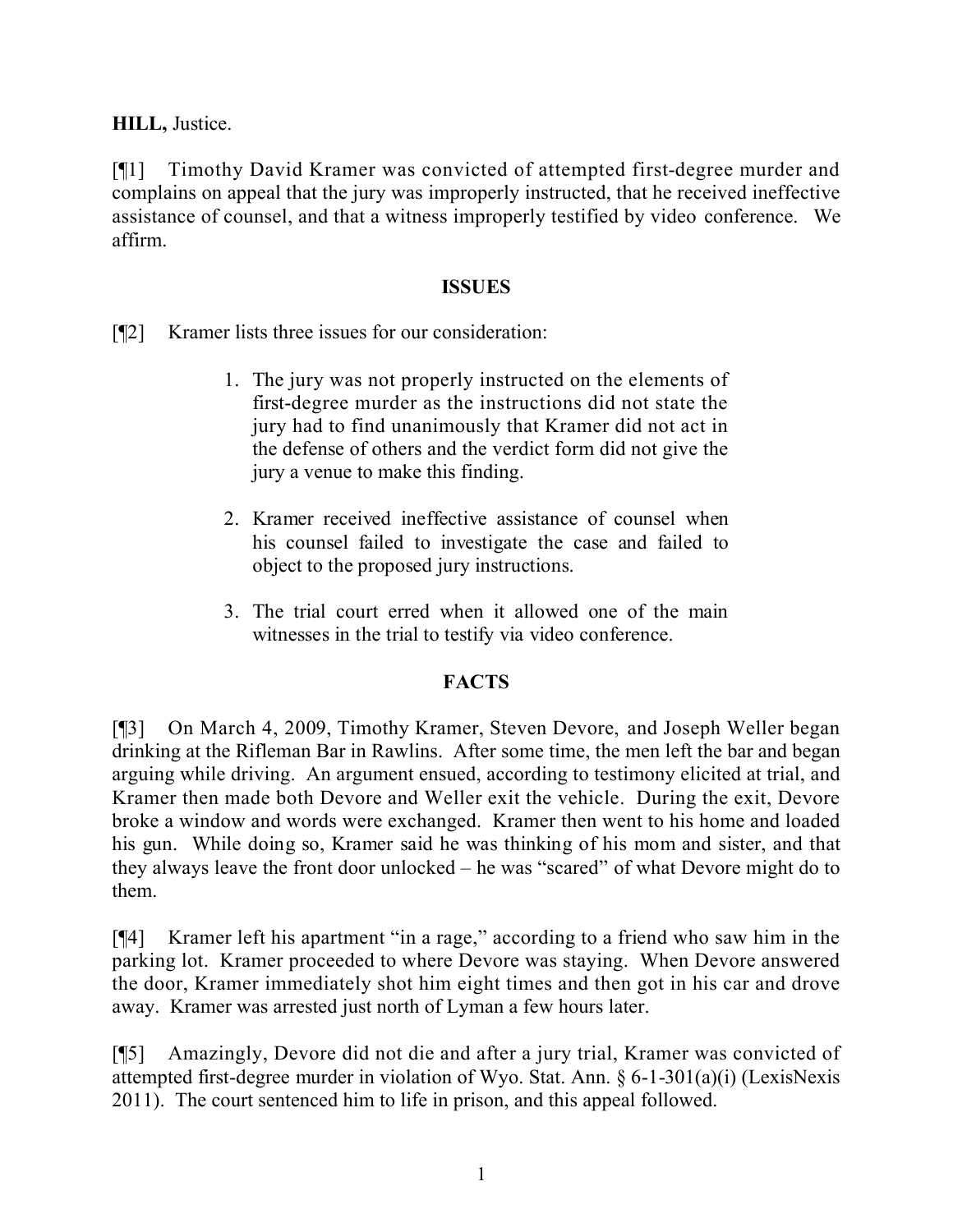# **DISCUSSION**

#### *Jury Instructions*

[¶6] First, Kramer claims that the jury was not properly instructed on the elements of first-degree murder because the instructions did not state that the jury had to find unanimously that Kramer did not act in the defense of others and also that the verdict form did not give the jury a venue to make this finding. The State responds that no clear rule of law obligated the court to blend the elements instructions with the defense-ofothers instructions and that as a whole, the instructions effectively identified the issues that the jury needed to resolve, explained which party bore the burden of proof as to each issue, and instructed the jury that its findings needed to be unanimous regarding those issues.

[¶7] Because Kramer did not object to this issue below, we review his claim for plain error. *Six v. State*, 2008 WY 42, ¶ 12, 180 P.3d 912, 917 (Wyo. 2008). To establish plain error, Kramer must demonstrate that the alleged error clearly appears in the record and that the district court clearly violated an obvious and unequivocal rule of law by giving the challenged instructions. Kramer must also demonstrate a reasonable possibility that but for the error, he would have received a more favorable verdict. *Id.*

[¶8] This Court will uphold a challenged conviction if the instructions, examined as a whole, correctly state the law and cover the relevant issues. *Daves v. State*, 2011 WY 47, ¶ 12, 249 P.3d 250, 255 (Wyo. 2011). Here, the court instructed the jurors that they had to unanimously determine each issue in the case. Furthermore, the jurors were instructed regarding Kramer's defense-of-others justification, and also that the premeditated malice element of first-degree murder required proof that Kramer shot his victim "without legal justification or excuse." The elements of Kramer's defense were definitely set out and clearly explained that the State carried the burden of disproving that defense beyond a reasonable doubt. The district court directed the jurors to consider whether Kramer justifiably shot Devore and directed them to decide whether the State had disproved Kramer's defense. Furthermore, the jurors were properly instructed on what law to apply in resolving those issues. Accordingly, Kramer has failed to satisfy his burden in overcoming plain error. Similarly, Kramer fails on appeal to direct this Court to a rule of law that requires a trial court to provide a verdict form that includes more than "not guilty" as a way to indicate that a defendant was justified in shooting someone.

# *Ineffective Assistance*

[¶9] In his next issue Kramer asserts that his trial attorneys were ineffective for failing to properly investigate and for failing to object to jury instructions that ostensibly omitted an element of the alleged crime, forcing Kramer to a higher burden of proof.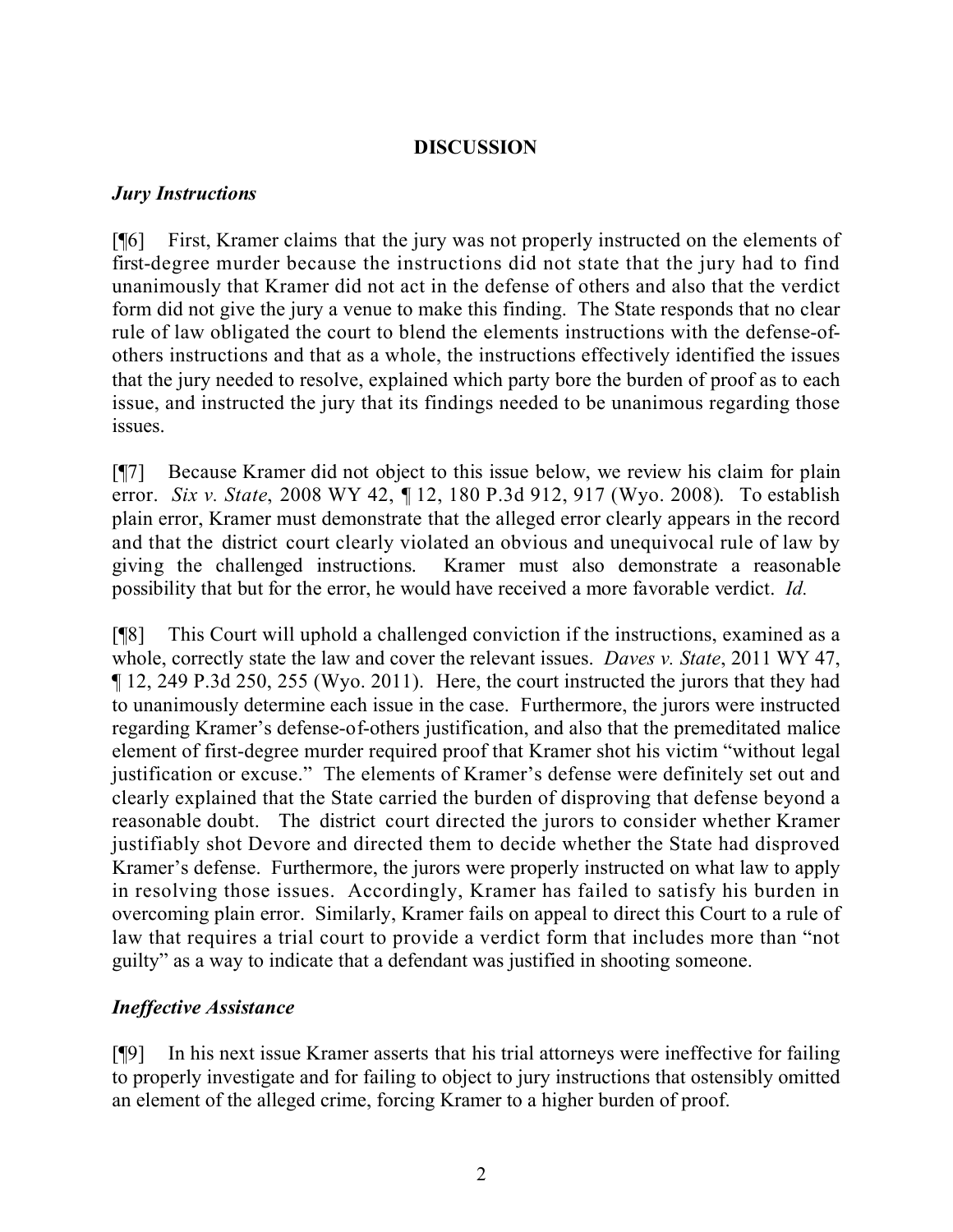[¶10] For Kramer to prevail on his effectiveness claim, the first question we must answer is whether trial counsel's performance was outside the wide range of professionally competent assistance. *Gleason v. State*, 2002 WY 161, ¶ 44, 57 P.3d 332, 346-47 (Wyo. 2002). "[A]n appellant claiming ineffective assistance of counsel must demonstrate on the record that counsel's performance was deficient[.]" *Id.* (citing *Strickland v. Washington*, 466 U.S. 668, 104 S.Ct. 2052, 80 L.Ed. 2d 674 (1984)). Ordinarily, he must also demonstrate that prejudice resulted. Under this test, the inquiry is whether or not counsel rendered the assistance a reasonably competent attorney would have offered and if not, whether his failure to do so prejudiced the defense of the case. *Id.*

[¶11] In evaluating effectiveness claims, we

examine counsel's conduct in light of all the circumstances in determining whether the identified acts or omissions were outside the ambit of professionally competent assistance. *Dickeson v. State*, 843 P.2d 606, 609 (Wyo. 1992). We do not evaluate the efforts of counsel from a perspective of hindsight but endeavor to reconstruct the circumstances surrounding the challenged conduct and evaluate the professional efforts from the perspective of counsel at the time. In this regard, we invoke a strong presumption that counsel rendered adequate and reasonable assistance making all decisions within the bounds of reasonable professional judgment. *Id.* "The benchmark for judging any claim of ineffectiveness must be whether counsel's conduct so undermined the proper functioning of the adversarial process that the trial cannot be relied on as having produced a just result." *Jackson v. State*, 902 P.2d 1292, 1295 (Wyo. 1995) (quoting *Strickland v. Washington*, 466 U.S. 668, 686, 104 S.Ct. 2052, 2064, 80 L.Ed. 2d 674 (1984)).

*Peterson v. State*, 2012 WY 17, ¶ 11, 270 P.3d 648, 653 (Wyo. 2012).

[¶12] In this case, an evidentiary hearing was held by the district court to develop Kramer's claims of ineffective assistance. When that is the case, this Court has explained our standard of review as follows:

> Where the trial court has heard and decided the issue, we will not disturb that court's findings of fact unless they are clearly erroneous or against the great weight of the evidence. We will, on the other hand, conduct a *de novo* review of the trial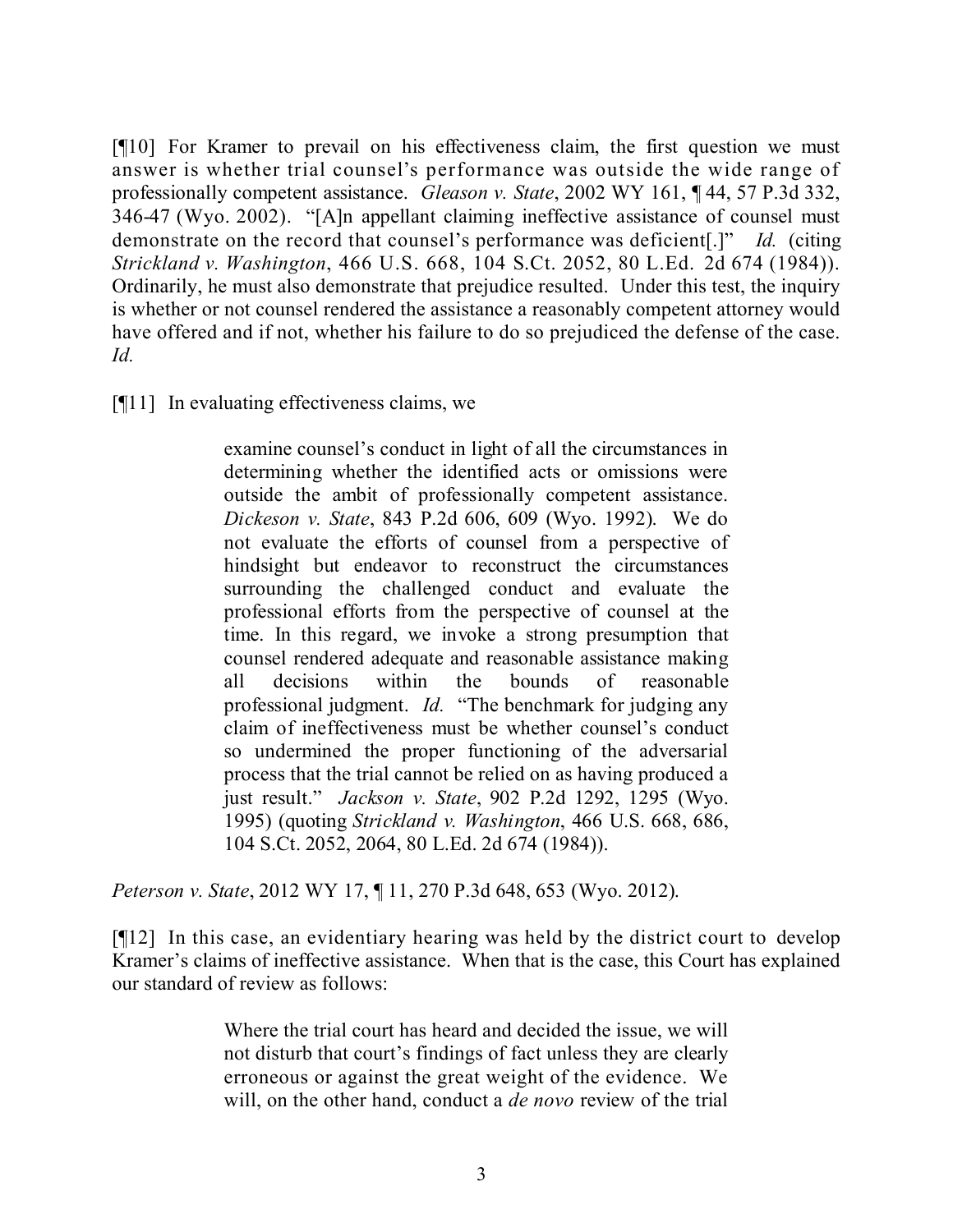court's conclusions of law, which include the question of whether or not counsel's conduct was deficient and the question of whether or not the appellant was prejudiced by that deficient conduct.

*Eaton v. State*, 2008 WY 97, ¶ 35, 192 P.3d 36, 61 (Wyo. 2008) (citations omitted).

[¶13] First, we can quickly dispose of Kramer's claim that trial counsel was ineffective by not objecting to the jury instructions. As we explained above, the jury instructions in this case are appropriate. Furthermore, as the State notes, Kramer cites no rule of law that would have prompted defense counsel to find these instructions problematic so much so they necessitated an objection. Collectively, the instructions given thoroughly explained Kramer's defense and the State's burden of proof, and we thus find no error in counsel not objecting to them.

[¶14] Moving forward, Kramer also claims that his trial counsel was ineffective by failing to properly investigate the timeline of events and failing to properly investigate the victim's propensity for violence. As we noted above, after this Court directed a remand pursuant to the framework set out in *Calene v. State*, 846 P.2d 679, 692 (Wyo. 1993), the trial court held a hearing to develop these issues further. This Court limited the issues to be heard to two: (1) Trial counsel did not conduct a reasonable investigation into the timing of Kramer's travels on the day of the offense and failed to adequately defend that aspect of the case; and (2) Trial counsel did not conduct a reasonable investigation into, and present evidence of, the victim's character traits, including violent propensity. After the hearing, the district court ruled that counsel was not ineffective for failure to investigate because the evidence presented at the hearing showed that defense counsel actually had investigated the matter and presented the best evidence available. We accept the district court's findings of fact unless they are clearly erroneous. *Robinson v. State*, 2003 WY 32, ¶ 14, 64 P.3d 743, 747 (Wyo. 2003). However, we review the district court's conclusions of law *de novo*. *Id.*

[¶15] Kramer argues that his trial attorneys failed to accurately estimate and present to the jury how much time passed between Devore breaking the vehicle window and Kramer shooting Devore. Kramer contends that a more precise estimation of events would have essentially shown that Kramer had not acted with premeditation. However, the district court noted in its decision letter that the various estimates of Kramer's travels on that day (from both defense counsel's expert, Dr. Golding, and Kramer's friend, Rowley) could not account for the time it may have taken Kramer to drive to his apartment in the first place, go into his apartment, retrieve his gun from a lock-box which was in a bag in a closet, load the gun bullet by bullet, get back in his car, talk to Rowley (who testified that he repeatedly tried to calm Kramer down), and then finally drive to Devore's place. As the State points out, neither Kramer nor the record suggest how a more accurate estimate could be made nor does Kramer explain what evidence defense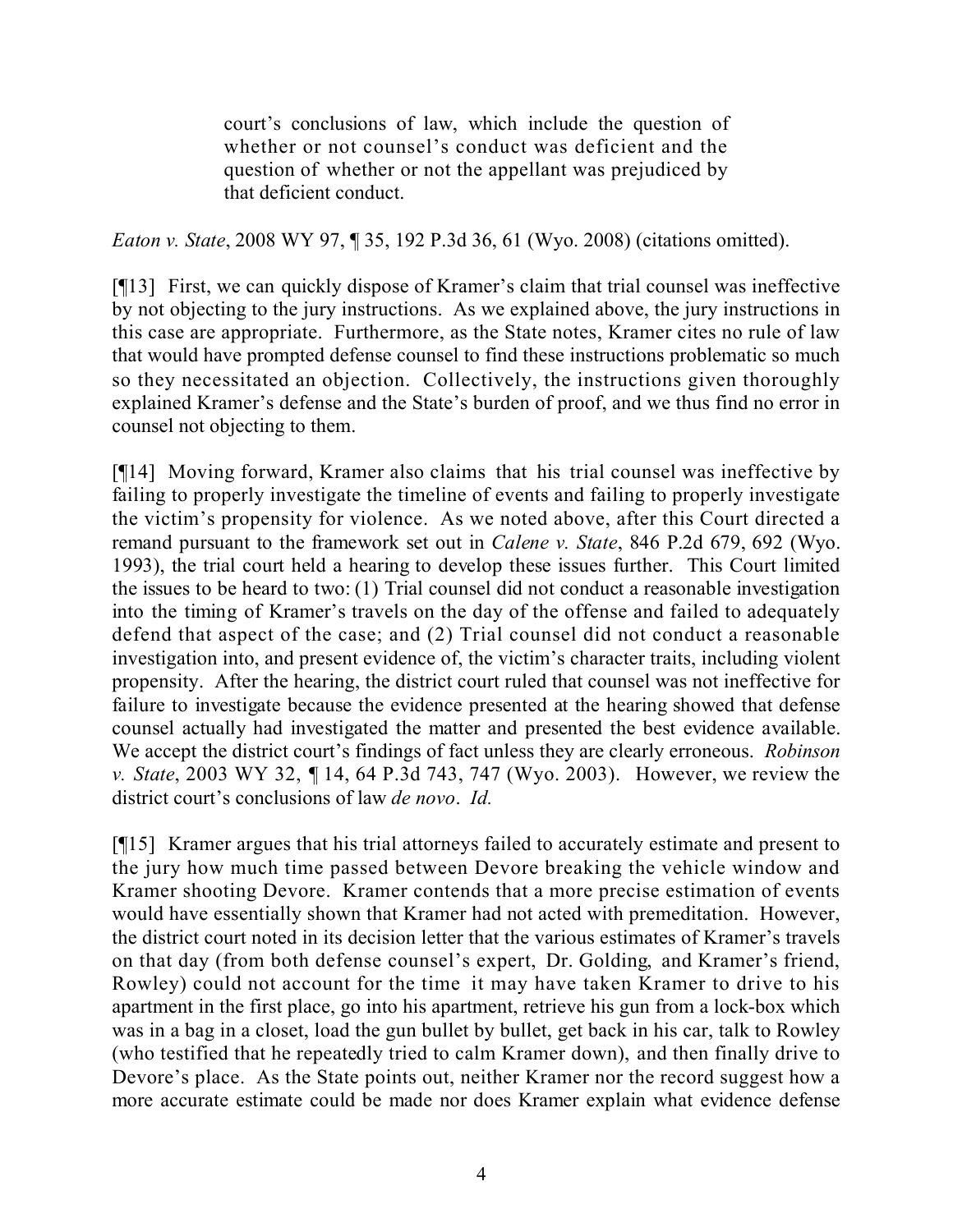counsel could have provided that would have compelled the jury to render a different verdict. Though the precise timing of events is incalculable, the jury was provided with tools – Dr. Golding's report and testimony, testimony from Devore and Weller, and a street map – to make an adequate decision. We do not find deficient performance by defense counsel in this regard.

# *Investigation into Victim's Propensity for Violence*

[¶16] Regarding trial counsel's alleged inadequate investigation, Kramer argues that had defense counsel delved further into the victim's background, the inquiry would have revealed a violent character and helped to prove Kramer's theory of defense. Four people testified regarding Devore's reputation at the *Calene* hearing. However, of the four witnesses, two became acquainted with Devore after the shooting and thus could not speak to his character relevant to the night of the shooting. The other two witnesses testified about specific instances of violence by Devore that happened after the shooting. At trial, the jury heard evidence regarding Kramer's state of mind at the time he confronted Devore, and that Kramer's mother and sister, who he was ostensibly protecting, were not present at the time of the shooting. Taking all of this into consideration, we cannot conclude that counsel was ineffective for not further investigating Devore's background.

# *Right to Confrontation*

[¶17] In his final issue, Kramer contends that the district court violated his federal constitutional right to confront Weller, the third occupant of the vehicle who witnessed the events surrounding the shooting. Weller had since been committed to a mental institution in Montana. Having heard evidence that Weller's well-being was best ensured by staying in the hospital, the district court allowed Weller to testify by video conference.

[¶18] Because Kramer objected at trial and argued that his constitutional right to confront the witness against him would be violated by allowing Weller to testify by video conference, we review his claim on appeal *de novo. Bowser v. State,* 2009 WY 54, ¶ 7, 205 P.3d 1018, 1020 (Wyo. 2009). To some extent, a trial court's decision to allow a witness to testify by video conference is left to the reasonable discretion of the court. *See Bush v. State,* 2008 WY 108, 193 P.3d 203 (Wyo. 2008).

[¶19] Generally, the Sixth Amendment right to confrontation requires a witness against a criminal defendant to be physically present at the defendant's trial. *See Ryan v. State,* 988 P.2d 46, 59 (Wyo. 1999). While it has been broadly stated that the confrontation clause of the Sixth Amendment "guarantees the defendant a face-to-face meeting with witnesses appearing before the trier of fact," *Coy v. Iowa*, 487 U.S. 1012, 1016, 108 S.Ct. 2798, 101 L.Ed. 2d 857 (1988), it is generally accepted that the confrontation clause actually "reflects a *preference* for face-to-face confrontation at trial." *Craig*, 497 U.S. at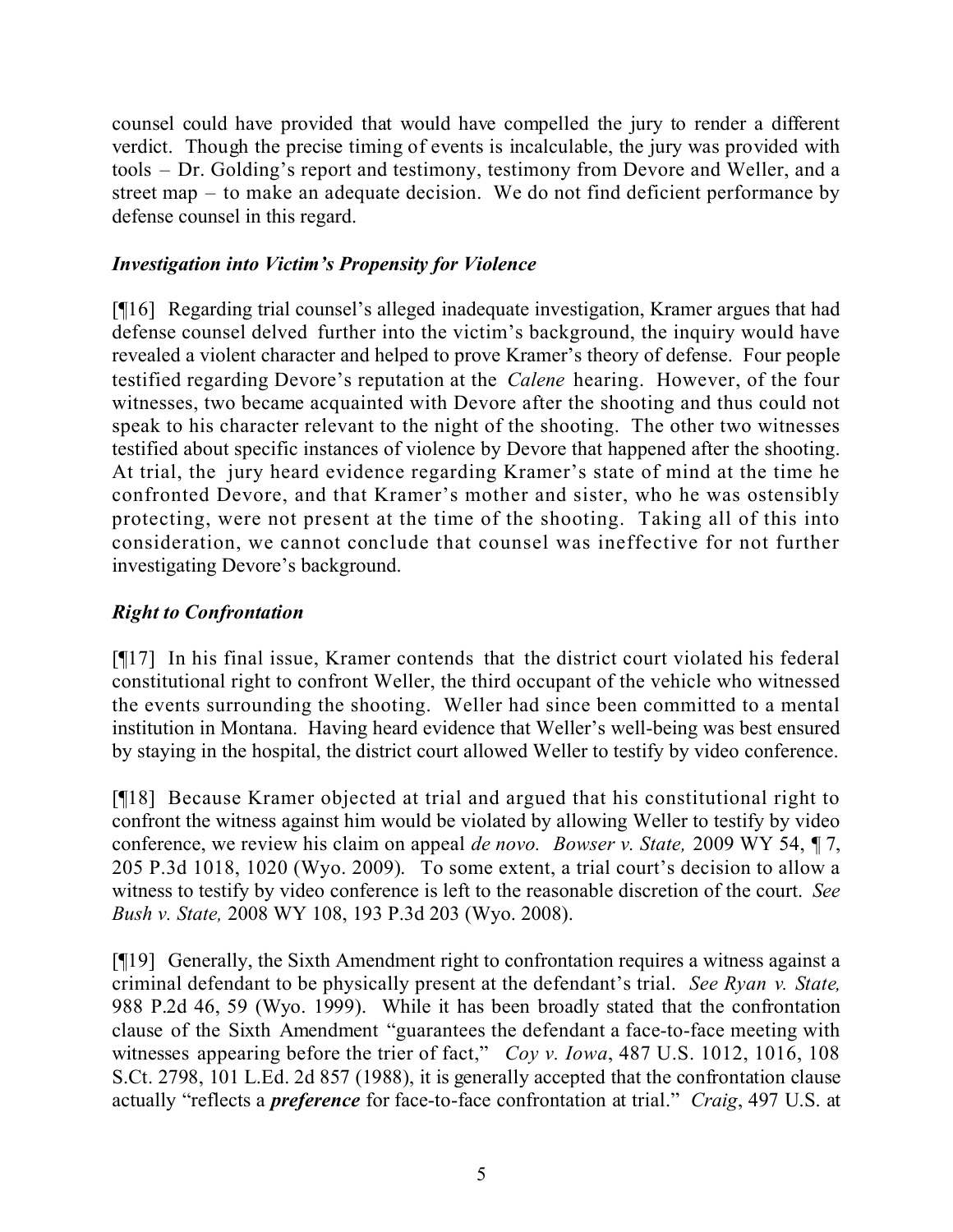849, 110 S.Ct. 3157 (quoting *Ohio v. Roberts*, 448 U.S. 56, 63, 65 L.Ed. 2d 597, 100 S.Ct. 2531 (1980) (emphasis in original). However, a trial court may limit that right and allow a witness to testify by video conference when "1) it is necessary to further an important public policy, and 2) the reliability of the testimony is otherwise assured." *Bush*, *¶* 49, 193 P.3d 215; *Maryland v. Craig*, 497 U.S. 836, 850, 110 St.Ct. 3157, 111 L.Ed. 2d 666 (1990). When the important public policy is protecting a person's physical health and the general well-being of the public, a trial court may allow a hospitalized witness to testify by video conference. *Id.*

[¶20] In *Bush*, the witness suffered from a medical condition described as "serious and severe, and not temporary[.]" *Id.* ¶ 52, 193 P.3d 215. He suffered from congestive heart failure and was hospitalized and in "profoundly poor" condition. *Id.* ¶ 47, 193 P.3d 214. His physician was adamant that traveling from Colorado to Wyoming would be detrimental to his health. Accordingly, the trial court permitted the witness to testify by video conference and found that such was necessary for his health and that the reliability of his testimony would not thereby suffer. On appeal, this Court found that the district court did not violate Bush's right to confrontation. *Id.* ¶¶ 46, 53, 193 P.3d 215-16.

[¶21] Unlike *Bush*, the witness in this case suffers mental ailments rather than physical ones but his mental condition rendered Weller just as unhealthy and unstable as the witness in *Bush*. After a "rather severe suicide attempt," a Montana district court committed Weller to the Montana State Hospital finding that he posed a substantial risk to himself and others. His condition was so severe that hospital staff checked on him every fifteen minutes, and his psychiatrist re-evaluated his medication program "ongoingly [sic]." That same psychiatrist expressly advised against having Weller travel to Rawlins to testify.

[¶22] The district court took more than adequate measures to ensure the reliability of Weller's testimony. The court swore him in prior to testifying, and defense counsel cross-examined him in front of both Kramer and the jury. We conclude, in light of the facts of this case, that the court's decision to allow Weller to testify by video conference was justified. The two-part *Craig* test was satisfied here and we thereby affirm the district court.

# **CONCLUSION**

[¶23] Plain error was not committed when instructing the jury. No clear rule of law obligated the district court to blend the elements instructions with the defense-of-others instructions and as a whole, the instructions effectively identified the issues that the jury needed to resolve. Furthermore, Kramer received effective assistance of counsel and counsel's investigation was sufficient. Finally, the district court did not abuse its discretion or violate Kramer's confrontation right when it allowed a witness to testify by video conference. Under the circumstances, presentation of his testimony in that manner